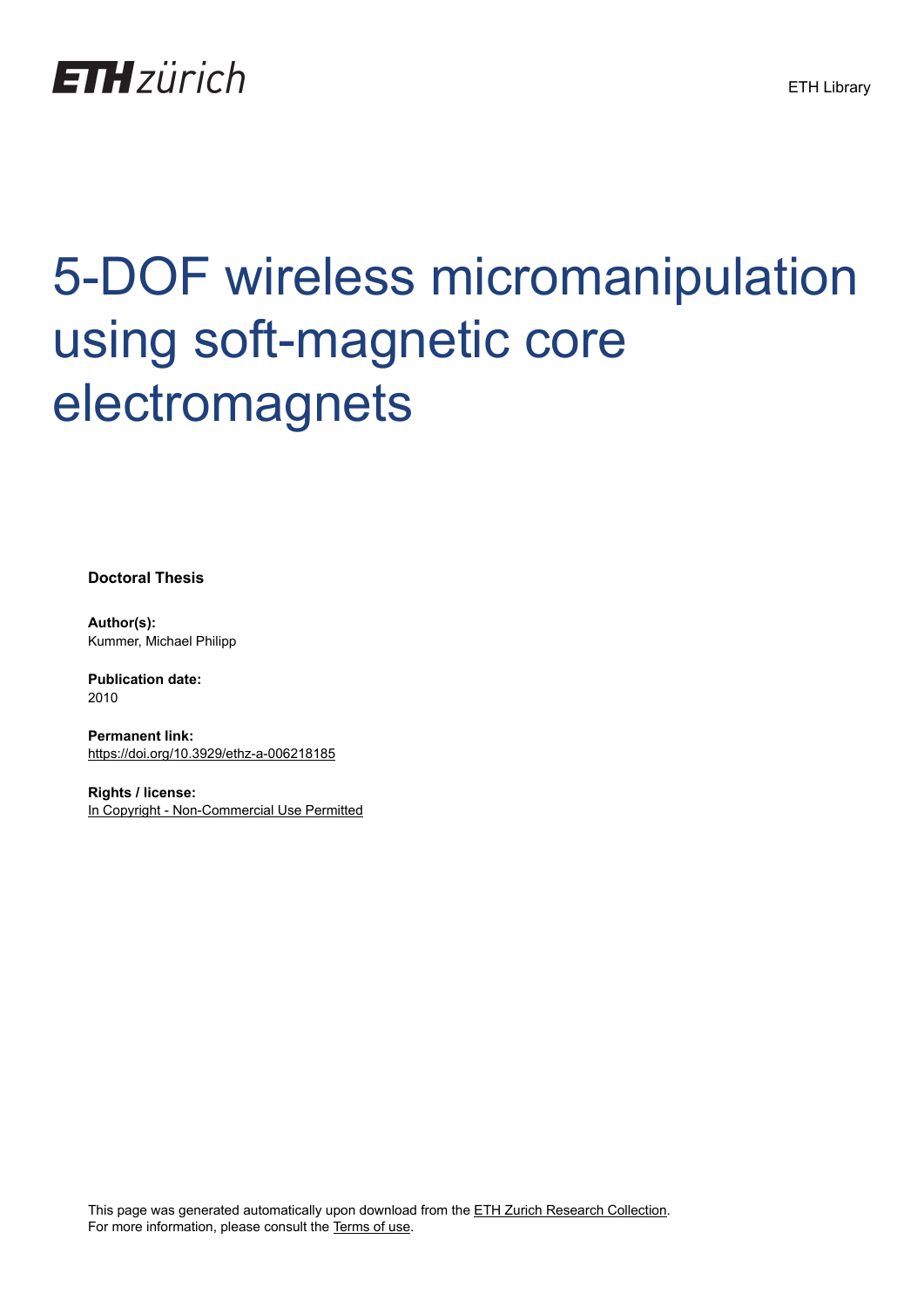DISS. ETH NO. 19250

# 5-DOF Wireless Micromanipulation Using Soft-Magnetic Core Electromagnets

A dissertation submitted to

#### ETH ZURICH

for the degree of

#### DOCTOR OF SCIENCES

presented by

#### Michael Philipp Kummer

Dipl. Masch.-Ing. ETH Born on March 5, 1979 Citizen of Etziken, SO

accepted on the recommendation of

Prof. Bradley J. Nelson, examiner Prof. Jake J. Abbott, co-examiner

#### 2010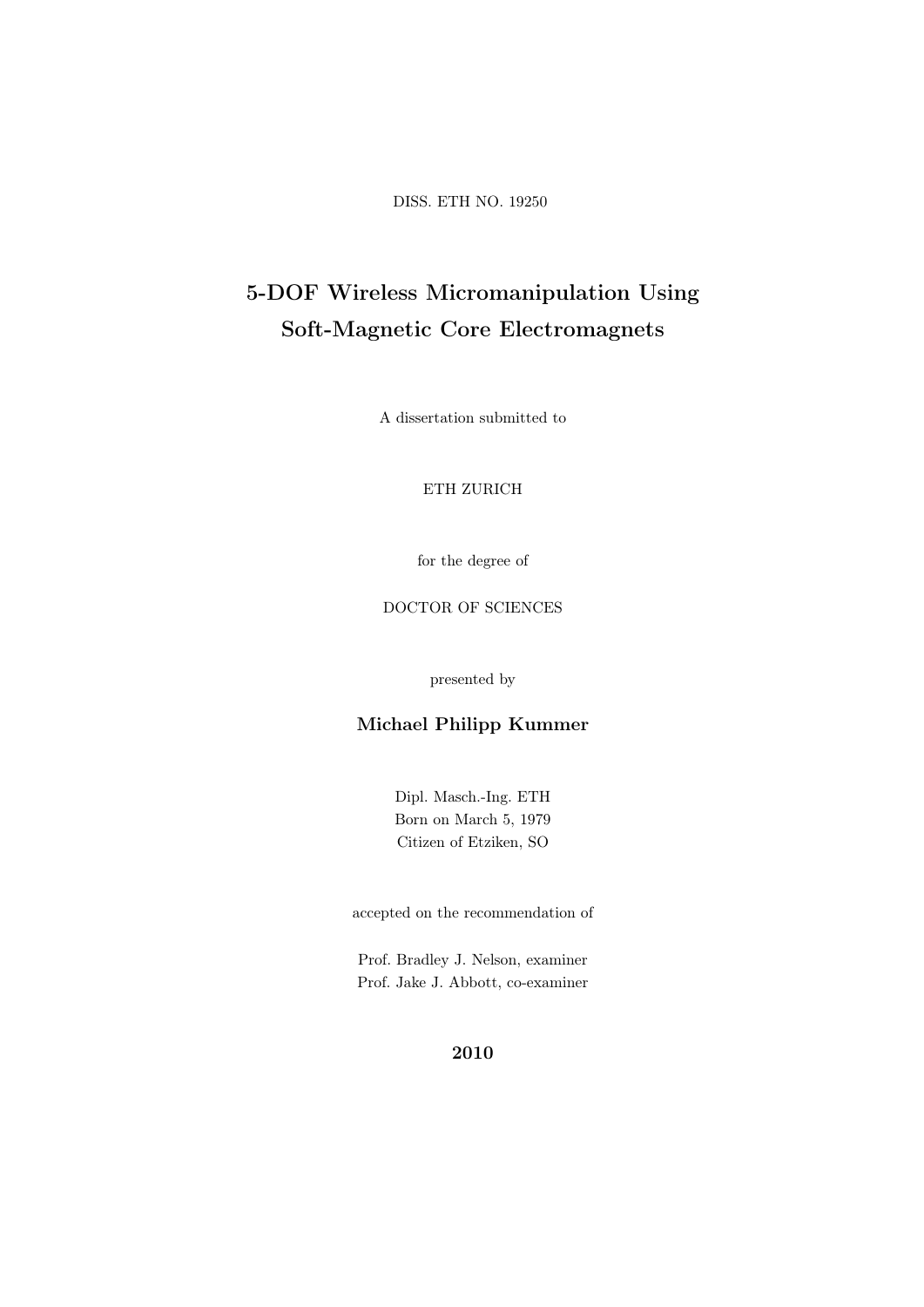### Abstract

Roughly twenty years ago minimally invasive surgery brought a paradigm shift to traditional medicine. Today microrobotics seems to hold all required building blocks to further reduce surgical invasiveness. Conceivably, functionalized microrobots could navigate the various fluid filled lumina in the human body, e.g. the blood circulatory system, to perform a new set of minimally invasive procedures. One area of interventions where the use of microrobots is feasible in the shorter term is vitreoretinal surgery, as the eye offers a direct line of sight and simplifies the problem of localizing an injected microrobot. In order to enable this vision to become reality, an appropriate control system that will allow surgeons to precisely steer micro devices inside the eye is needed.

This dissertation presents the development of a control strategy for five-degree-offreedom wireless, electromagnetic control of fully untethered microscopic devices. The control strategy is based on the assumption that nonuniform field contributions of corefilled electromagnets in a system can be linearly superimposed, if high-performance softmagnetic cores are used within their linear magnetization region, and the respective field contributions are calculated/calibrated in situ. To validate this assumption a prototype system called OctoMag was built. System characterization has validated the underlying assumption. In a range of open- and closed-loop experiments with soft- and hard-magnetic devices, an unprecedented level of wireless control has been demonstrated. OctoMag imposes no limitation on its actuated degrees-of-freedom within its workspace.

Since OctoMag was designed with ophthalmic surgery in mind, a recipe for an artificial vitreous humor, the substance spanning the posterior cavity of the eye, to be used as experimental testbed was developed within the scope of this dissertation. The properties of this tunable testbed were determined through the use of rheometric analysis. Experimental results of OctoMag's performance in this artificial environment are presented.

To demonstrate the usefulness of the developed controller beyond the field of medicine, a second system was conceptualized within the scope of this dissertation. Mini-Mag is a scaled down version of OctoMag intended to be used as a micromanipulation instrument under light or fluorescence microscopes. Altered system requirements resulted in geometry and electromagnet redesign which led to a tabletop system with small footprint. MiniMag was characterized analogously to OctoMag and its open- and closed-loop performance were investigated.